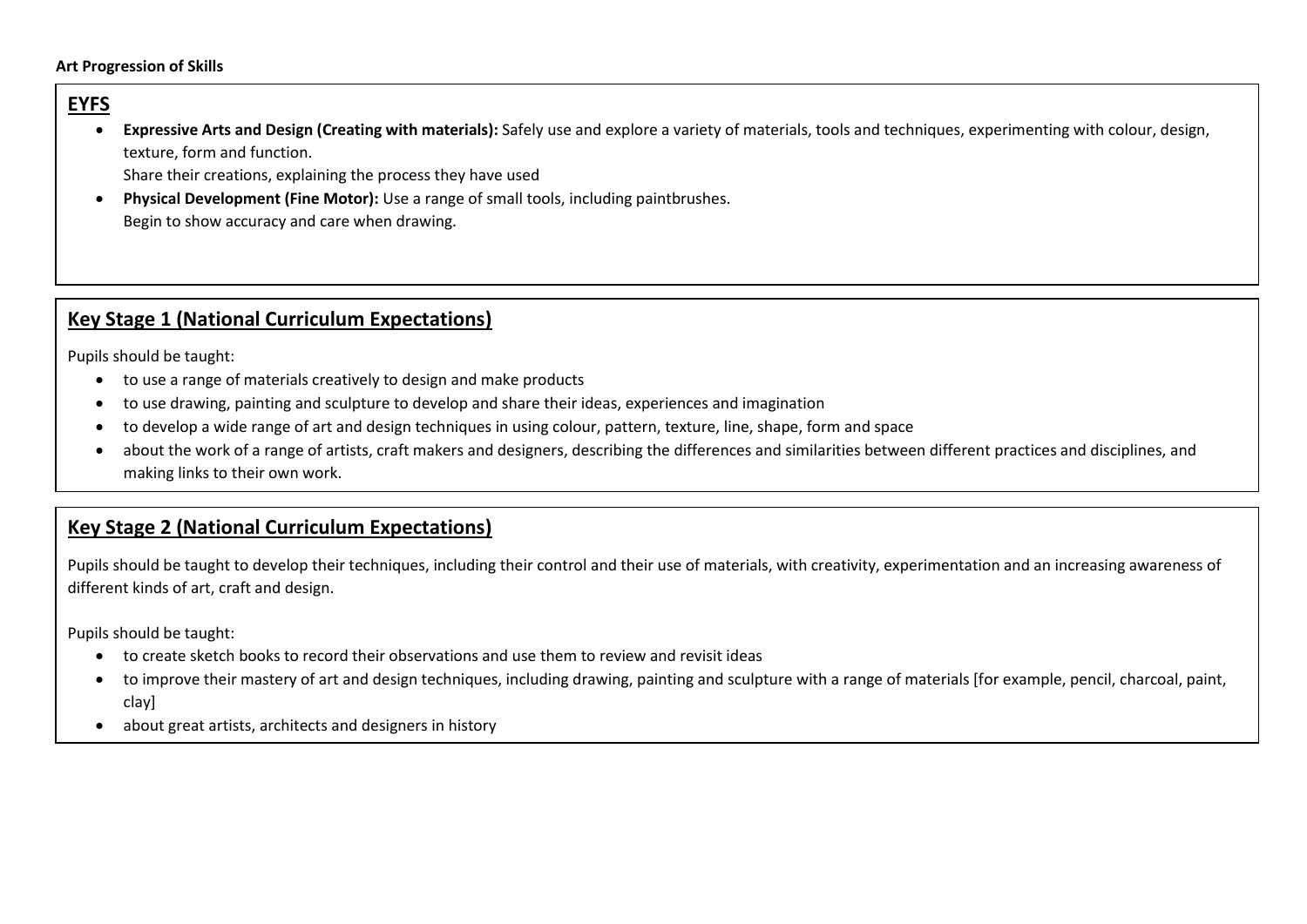|         | KS1                                                                                                                                                                                                                                                                                                                                                                                                                                                                                                                                                                                                                                                                      | LKS <sub>2</sub>                                                                                                                                                                                                                                                                                                                                                                                                                                                                                                                                                                                                                                                 | UKS2                                                                                                                                                                                                                                                                                                                                                                                                                                                                                                          |
|---------|--------------------------------------------------------------------------------------------------------------------------------------------------------------------------------------------------------------------------------------------------------------------------------------------------------------------------------------------------------------------------------------------------------------------------------------------------------------------------------------------------------------------------------------------------------------------------------------------------------------------------------------------------------------------------|------------------------------------------------------------------------------------------------------------------------------------------------------------------------------------------------------------------------------------------------------------------------------------------------------------------------------------------------------------------------------------------------------------------------------------------------------------------------------------------------------------------------------------------------------------------------------------------------------------------------------------------------------------------|---------------------------------------------------------------------------------------------------------------------------------------------------------------------------------------------------------------------------------------------------------------------------------------------------------------------------------------------------------------------------------------------------------------------------------------------------------------------------------------------------------------|
| Drawing | Understand that different marks may be used to create different<br>effects<br>Produce marks using different tools and media.<br>Understand that different surfaces may be used to produce an<br>image<br>Analyse and describe an image to others<br>Use different marks in response to descriptive language<br>Understand that different marks can represent different moods<br>and movement<br>Apply different marks and in response to music and use<br>appropriate vocabulary<br>Understand how to represent texture by using a variety of marks<br>Work co-operatively with a partner and accept each other's ideas<br>Identify what they might change in their work | Sort, select and compare graphic marks<br>Develop understanding of the visual element of tone (light and<br>dark)<br>Compare ideas and approaches<br>Increase the scale of an image by working in close-up<br>Develop an image using the imagination<br>Discuss work, deciding what to adapt and develop further<br>Explore pattern, using elements of line, colour and shape<br>Experiment with different colour combinations<br>Use ICT as an expressive tool<br>Transpose imagery from one medium to another, enlarging and<br>layering<br>Develop analytical skills and fine pencil control<br>Produce thick and thin lines and a variety of tonal qualities | Produce observational drawings<br>Select and use a wide range of media<br>Develop layering techniques using acetates and OHP markers<br>Use imagination and experience to construct and draw the<br>unknown<br>Select and enlarge drawings<br>Experiment with the use of rubbers to draw in the negative<br>Work vigorously in line, mark and tone in response to the work of<br>Frank Auerbach<br>Discuss and review work and make modifications.<br>Understand the importance of tone in figurative imagery |

| KS1      |                                                                                                                                                                                                                                                                                                                                                                                                                                                                                                                                                                                                                                                                                                                       | LKS <sub>2</sub>                                                                                                                                                                                                                                                                                                                                                                                                                                                                                                                                                                                                                                                                                                                                                             | UKS2                                                                                                                                                                                                                                                                                                                                                                                                                                                                                                                                                                                                                                                                                                                                                                                                                                                                                                                                                                                                                  |
|----------|-----------------------------------------------------------------------------------------------------------------------------------------------------------------------------------------------------------------------------------------------------------------------------------------------------------------------------------------------------------------------------------------------------------------------------------------------------------------------------------------------------------------------------------------------------------------------------------------------------------------------------------------------------------------------------------------------------------------------|------------------------------------------------------------------------------------------------------------------------------------------------------------------------------------------------------------------------------------------------------------------------------------------------------------------------------------------------------------------------------------------------------------------------------------------------------------------------------------------------------------------------------------------------------------------------------------------------------------------------------------------------------------------------------------------------------------------------------------------------------------------------------|-----------------------------------------------------------------------------------------------------------------------------------------------------------------------------------------------------------------------------------------------------------------------------------------------------------------------------------------------------------------------------------------------------------------------------------------------------------------------------------------------------------------------------------------------------------------------------------------------------------------------------------------------------------------------------------------------------------------------------------------------------------------------------------------------------------------------------------------------------------------------------------------------------------------------------------------------------------------------------------------------------------------------|
| Painting | Understand technique of mixing colours and mix paint to required<br>consistency, using both Ready Mix and powder paint<br>Produce colour tints using white paint<br>Develop brush control and pattern making (apply paint by using<br>selected brush strokes)<br>Explore the dynamics of unmixed paint<br>Develop feeling responses to music through line, shape and colour<br>Collect and select lines and patterns for their work<br>Create patterns through selected use of colour and shape<br>Understand Anthony Frost's use of shapes and surfaces<br>Create surfaces for painting<br>Use skills and media already experienced to produce a multi-<br>media image<br>Use imagination to produce a painted image | Select and assemble different materials to make a multi-shaped and<br>textured surface<br>Extend understanding of what can be used as a painting surface<br>Use fine brushes to produce careful marks onto painted shapes<br>Use contrasting tones of colour<br>Understand how colour may be applied to images in different ways<br>Select, mix and apply colours in the style of Georgia O'Keefe<br>Develop and modify work as it progresses developing skills of<br>control of tools and techniques<br>Understand the wash technique of wet on wet<br>Work in the environment to produce direct observational paintings<br>in the style of Turner<br>Compare and contrast images from a range of artists<br>Investigate and mix primary colour to create secondary colours | Make a multi-layered piece with a variety of media<br>Respond to the work of a contemporary artist<br>Use different techniques and materials to produce acetate overlay<br>Reflect the style of Chris Ofili<br>Record and collect visual information to inform ideas<br>Understand the use of contrasting and adjacent colours<br>Explore the Fauvist use of colour<br>Know about the use of vibrant and unrealistic application of<br>'Fauvist' colours<br>Produce extended images by mixing and matching colours and<br>patterns in response to a piece of patterned fabric<br>Mix and match colours and patterns<br>Use a range of tools and techniques to develop, modify and<br>enhance work<br>Understand the visual elements of colour, shape and space and how<br>these can be combined<br>Use brushwork to produce an interesting surface to shape within<br>their paintings<br>Develop direct observational skills from a variety of viewpoints<br>Adapt and improve their work to realise their intentions |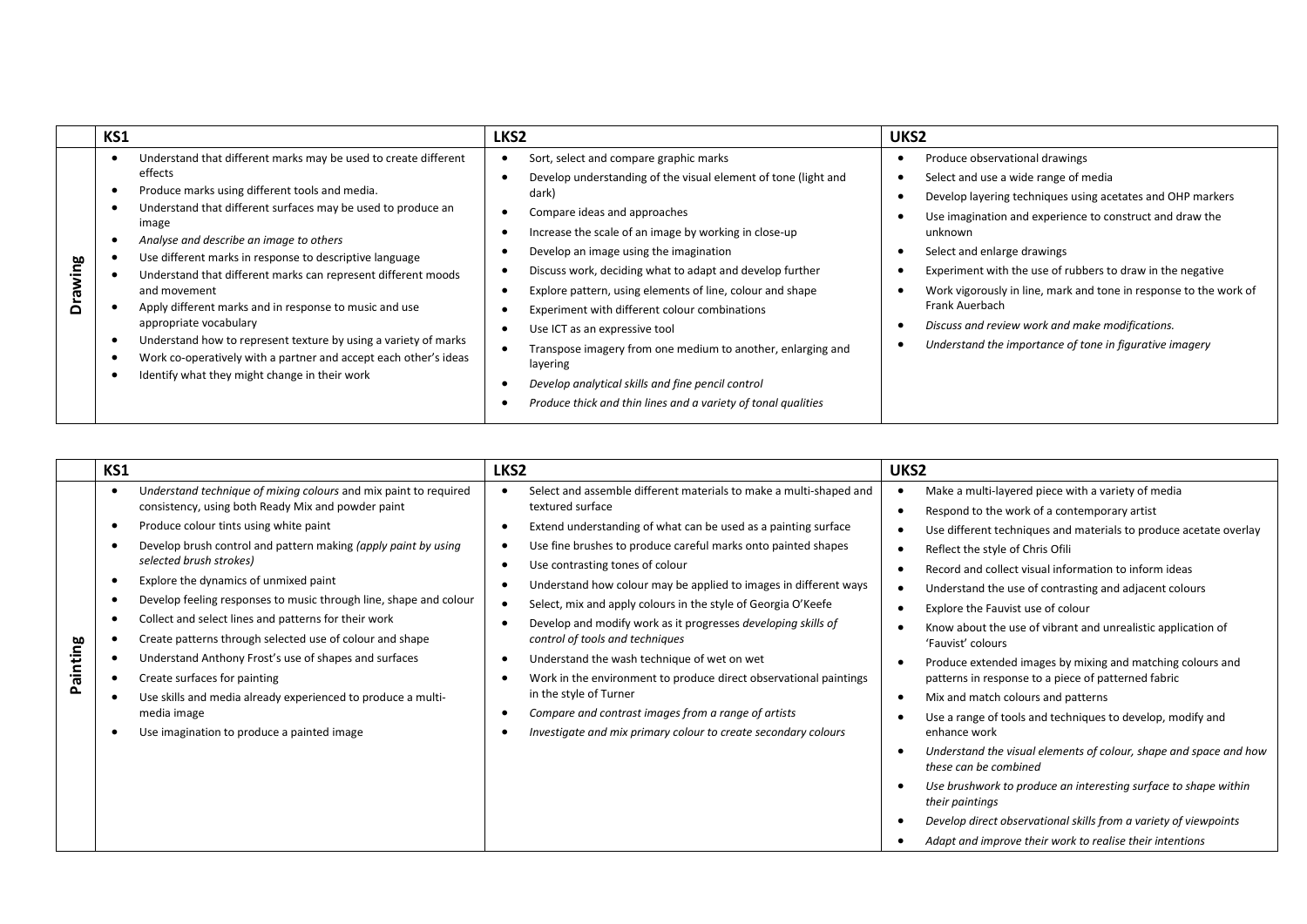|                           | Use primary colours light to dark to produce direct prints and                                                                                                                                                                                                                                                                                                                                                                                                                                                                                                                                                                                                                                                                                                                                                                                                                                           |                                                                                                                                                                                                                                                                                                                                                                                                                                                                                                                                                                                                                                               |                                                                                                                                                                                                                                                                                                                                                                                                                                                                                                                                                                                                                                                                                                                                                                                                                                                                                                                                                           |
|---------------------------|----------------------------------------------------------------------------------------------------------------------------------------------------------------------------------------------------------------------------------------------------------------------------------------------------------------------------------------------------------------------------------------------------------------------------------------------------------------------------------------------------------------------------------------------------------------------------------------------------------------------------------------------------------------------------------------------------------------------------------------------------------------------------------------------------------------------------------------------------------------------------------------------------------|-----------------------------------------------------------------------------------------------------------------------------------------------------------------------------------------------------------------------------------------------------------------------------------------------------------------------------------------------------------------------------------------------------------------------------------------------------------------------------------------------------------------------------------------------------------------------------------------------------------------------------------------------|-----------------------------------------------------------------------------------------------------------------------------------------------------------------------------------------------------------------------------------------------------------------------------------------------------------------------------------------------------------------------------------------------------------------------------------------------------------------------------------------------------------------------------------------------------------------------------------------------------------------------------------------------------------------------------------------------------------------------------------------------------------------------------------------------------------------------------------------------------------------------------------------------------------------------------------------------------------|
|                           | overprinting with primary colours                                                                                                                                                                                                                                                                                                                                                                                                                                                                                                                                                                                                                                                                                                                                                                                                                                                                        | Ink up a slab correctly and use a roller in different ways to make a<br>variety of marks                                                                                                                                                                                                                                                                                                                                                                                                                                                                                                                                                      | Select and record analytical responses using a viewfinder.                                                                                                                                                                                                                                                                                                                                                                                                                                                                                                                                                                                                                                                                                                                                                                                                                                                                                                |
| $\epsilon$<br>Printmaking | Mark and use stencils to produce negative prints<br>Use the techniques of dabbing and stroking to produce negative<br>prints in primary colours<br>Use and combine techniques learned in previous sessions<br>Discuss own work and that of others<br>Make a clay slab relief block and use this to print onto a range of<br>prepared surfaces<br>Understand how a block can be created using a variety of textured<br>surfaces<br>Take rubbings and printing with collograph blocks<br>Use the technique of tearing positive and negative stencils to make<br>prints.<br>Select suitable objects to suit purpose<br>Demonstrate an understanding of working light to dark<br>Understanding that printmaking involves production of multiple<br>images<br>Learn techniques associated with making direct prints from natural<br>objects<br>Discuss and evaluate designs and respond using prior knowledge | Understand how different materials placed under the printing<br>surface can show texture<br>Understand the monoprinting process<br>Develop skills in monoprinting using different colours and working<br>from light to dark<br>Develop the technique of monoprinting by scratching a drawing into<br>an inked slab and taking a print<br>Develop design skills<br>Develop work to include previously learned techniques<br>To use a plasticine stamp to produce a relief stams and print<br>repeated patterns onto selected surfaces.<br>Reflect on work and record ideas and modifications<br>Discuss and compare using different techniques | Explore ideas to form a starting point for further work<br>Transfer work and ideas into another medium and combine learned<br>processes to produce unique state prints<br>Compare ideas and approaches to work as it progresses<br>Make modifications in light of developing ideas<br>Refer back to the starting points during the progression of work<br>Adapt and modify work, recording and reflecting<br>Understand the batik process<br>Respond to the work of the artist Chinwe Chukwuogo-Roy<br>Produce first colour prints from Press Print reduction block<br>Learn the process of reduction printing using Press Print and<br>primary colours<br>Produce second colour prints from Press Print reduction block<br>Adapt and modify work according to their views<br>Record and reflect on the process of reduction printing<br>Apply knowledge of printmaking processes in using the work of<br>printmakers as a starting point for development |

| KS1                                                                                                                                                                                                                                                                                                                                                                                                                                                                                                                                                                                                                                                                                                                                                                                                                                                              | LKS <sub>2</sub>                                                                                                                                                                                                                                                                                                                                                                                                                                                                                                                                                                                                                                                                                                                                                        | UKS <sub>2</sub>                                                                                                                                                                                                                                                                                                                                                                                                                                                                                                                                                                                                                                                                                                                                                                                                                                                                                                                                  |
|------------------------------------------------------------------------------------------------------------------------------------------------------------------------------------------------------------------------------------------------------------------------------------------------------------------------------------------------------------------------------------------------------------------------------------------------------------------------------------------------------------------------------------------------------------------------------------------------------------------------------------------------------------------------------------------------------------------------------------------------------------------------------------------------------------------------------------------------------------------|-------------------------------------------------------------------------------------------------------------------------------------------------------------------------------------------------------------------------------------------------------------------------------------------------------------------------------------------------------------------------------------------------------------------------------------------------------------------------------------------------------------------------------------------------------------------------------------------------------------------------------------------------------------------------------------------------------------------------------------------------------------------------|---------------------------------------------------------------------------------------------------------------------------------------------------------------------------------------------------------------------------------------------------------------------------------------------------------------------------------------------------------------------------------------------------------------------------------------------------------------------------------------------------------------------------------------------------------------------------------------------------------------------------------------------------------------------------------------------------------------------------------------------------------------------------------------------------------------------------------------------------------------------------------------------------------------------------------------------------|
| Experiment with and use found materials to create a range of<br>linear visual effects<br>Work in the style of Andy Goldsworthy and develop an<br>understanding of his linear work<br>Respond to the work of Richard Long<br>Develop overlapping, cutting tearing and sticking skills<br>Work collaboratively or individually on different scales<br>Understand the concept of hot and cold colours<br>Collage<br>Select and sort according to texture<br>Develop use of imagination<br>Sort, identify and select contrasting materials<br>Enlarge letterforms, selecting, cutting and sticking<br>Discuss own work and that of others<br>Develop images in response to the comments<br>Explore line and circles<br>begin to recognise and use complementary colours<br>Develop an understanding of the use of 'non-art' materials<br>Adapt work as it progresses | Describe the body positions of figures in motion using torn paper<br>Understand and explore the translucent nature of tissue papers<br>Develop ideas and apply knowledge of processes<br>Use photographic images as a starting point for artwork<br>Develop and apply knowledge of the portrait work of Francis Bacon<br>Use own images as a starting point for further work<br>Transpose imagery using different media and techniques<br>Understand that artists use different starting points for their work<br>Use objects from everyday life as a starting point for their own<br>work<br>Overwork identical designs to produce unique state imagery<br>Work collaboratively to form a class image<br>Develop cutting and sticking skills<br>Adapt and modify ideas | Develop the use of simple geometric shapes and patterning in<br>response to the work of Gustav Klimt<br>Use a sketchbook to select, record and develop aspects of Klimt's<br>images. Use a viewfinder.<br>Apply experience of materials and processes and develop control of<br>tools and techniques<br>Select and match materials and processes to suit their intentions<br>Develop questioning and thinking skills through the practical<br>development of their work<br>Describe 3D form on a 2D surface<br>Apply knowledge of the Cubists<br>Apply experience of materials and processes<br>Work in the style of Pablo Picasso<br>Enhance work as it progresses and make modifications according to<br>their views. Comment on the work of others.<br>Select materials by colour and texture according to their intentions<br>Develop an understanding through exploratory and experimental<br>approaches to collage techniques and processes |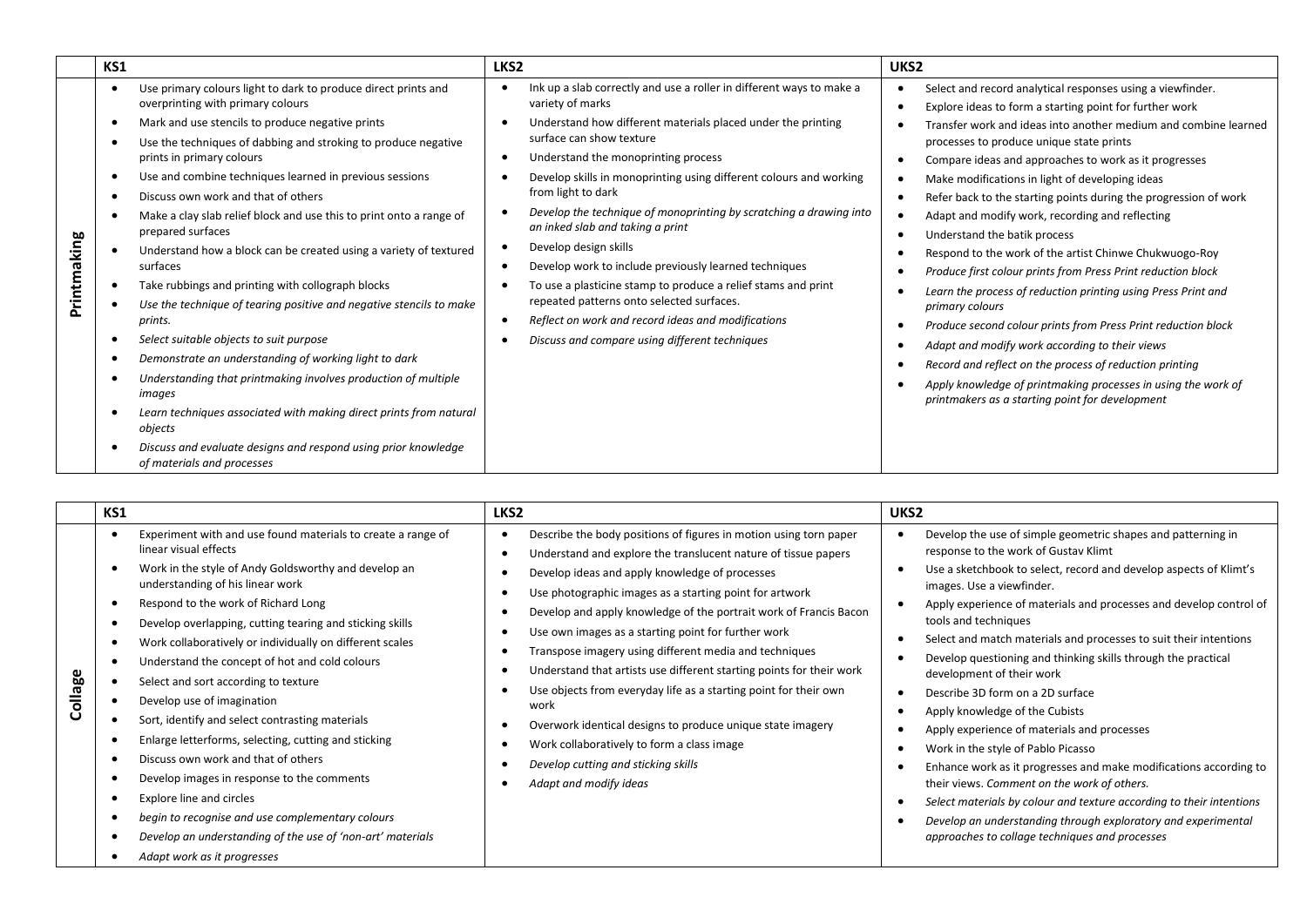|          | KS1 |                                                                    | LKS <sub>2</sub>                                                               | UKS <sub>2</sub>                                                  |
|----------|-----|--------------------------------------------------------------------|--------------------------------------------------------------------------------|-------------------------------------------------------------------|
|          |     | Develop simple over/under weaving, wrapping and knotting skills    | Collect and select visual resources                                            | Select and record                                                 |
|          |     | Experiment with different ways of attaching fabric to a frame      | Select and record from direct observation                                      | Develop linear designs                                            |
|          |     | Develop understanding of tools and materials to embellish strips   | Develop skills with dipping and dyeing techniques                              | Transpose linear designs into relief print blocks                 |
|          |     | of fabric using a variety of media                                 | Compare and comment upon starting points for work                              | Adapt and modify work in light of knowledge and experience gained |
|          |     | Understand fabric resist using oil pastel and Brusho               | Develop understanding of collographs, cutting and assembling a                 | Develop and transfer linear designs onto dyed backgrounds using   |
|          |     | Review and identify developments for future work                   | relief surface                                                                 | graphic mark makers                                               |
|          |     | Apply knowledge of the resist process                              | Develop block printing techniques onto pre-dyed fabric                         | Select and record                                                 |
|          |     | Use textured surfaces to produce effective rubbings                | Develop understanding of rotation and reflection                               | Develop and transpose designs                                     |
|          |     | Develop wrapping and knotting skills                               | Explore ways of making and creating their own patterns through ICT             | Apply batik skills                                                |
| Textiles |     | Work collaboratively in developing ideas for group pieces          | Develop understanding of symmetry and resizing images through                  | Design and develop intricate weaving skills                       |
|          |     | Develop understanding of fabric pegging techniques                 | ICT                                                                            | Respond to the artefacts from a different time and culture        |
|          |     | Understand the elements of line and texture                        | Apply understanding of the relief-printing process                             | Develop and apply weaving skills using natural and made materials |
|          |     | Review and comment on their own and others' work                   | Develop control of tools and techniques                                        | Develop understanding through direct experience and manipulation  |
|          |     | Develop ideas from first hand observation and experience           | Adapt and modify their work according to their views                           | of materials and processes                                        |
|          |     | Identify what they would like to change and develop in future work | Understand the advantages of combining media and processes                     | Develop individual responses to problem solving                   |
|          |     |                                                                    | Develop personal responses to works of art                                     |                                                                   |
|          |     |                                                                    | Select materials and processes and organise and combine these in<br>their work |                                                                   |
|          |     |                                                                    | Compare responses to artists' work                                             |                                                                   |

|                | KS1                                                                                                                                                                                                                                                                                                                                                                                                                                                                                                                                                                                                                                                                                                                                                                                                                                                                                                                       | LKS <sub>2</sub>                                                                                                                                                                                                                                                                                                                                                                                                                                                                                                                                                                                                                                                                                                                         | UKS <sub>2</sub>                                                                                                                                                                                                                                                                                                                                                                                                                                                                                                                                                                                                                                                                                                                                                                                                                                                                                                                                   |
|----------------|---------------------------------------------------------------------------------------------------------------------------------------------------------------------------------------------------------------------------------------------------------------------------------------------------------------------------------------------------------------------------------------------------------------------------------------------------------------------------------------------------------------------------------------------------------------------------------------------------------------------------------------------------------------------------------------------------------------------------------------------------------------------------------------------------------------------------------------------------------------------------------------------------------------------------|------------------------------------------------------------------------------------------------------------------------------------------------------------------------------------------------------------------------------------------------------------------------------------------------------------------------------------------------------------------------------------------------------------------------------------------------------------------------------------------------------------------------------------------------------------------------------------------------------------------------------------------------------------------------------------------------------------------------------------------|----------------------------------------------------------------------------------------------------------------------------------------------------------------------------------------------------------------------------------------------------------------------------------------------------------------------------------------------------------------------------------------------------------------------------------------------------------------------------------------------------------------------------------------------------------------------------------------------------------------------------------------------------------------------------------------------------------------------------------------------------------------------------------------------------------------------------------------------------------------------------------------------------------------------------------------------------|
|                | Develop understanding and use of symbols                                                                                                                                                                                                                                                                                                                                                                                                                                                                                                                                                                                                                                                                                                                                                                                                                                                                                  | Cast 3D forms: Develop the use of brown, gummed tape to produce                                                                                                                                                                                                                                                                                                                                                                                                                                                                                                                                                                                                                                                                          | Develop observational skills to record figurative form                                                                                                                                                                                                                                                                                                                                                                                                                                                                                                                                                                                                                                                                                                                                                                                                                                                                                             |
| $\overline{3}$ | Recognise why the palette is restricted to 'earth' colours<br>Select colours and produce designs<br>Apply understanding and experience to produce a decorated<br>3D form<br>Apply surface design onto a 3D object<br>Review and modify designs as they progress<br>Learn the process of rolling and inlaying clay of different<br>colours into a slab<br>Listen and respond to a story as a starting point for 3D work<br>Form clay slabs and 'vegetable' in response to the story by<br>rolling, pinching and pulling coloured clays<br>Use techniques already learned and apply these to imaginative<br>work in 3D<br>Develop understanding of line, shape, colour and pattern<br>Learn the techniques of pulling, pinching and smoothing clay to<br>produce forms in response to a story stimulus<br>Decorate clay forms with different coloured clays<br>Understand that clay will harden and retain the pattern that | a form<br>Understand the idea of design related to purpose<br>Use research and sketchbook work to explore designs<br>Record and collect visual and other information to inform their ideas<br>Make decisions and develop ideas<br>Modify designs according to purpose<br>Use sketchbook work to inform designs<br>Apply experience of materials and processes to develop work<br>Adapt, modify and refine work in progress<br>Understand the process and techniques involved in developing<br>coiled clay forms<br>Develop fabric forming techniques<br>Work collaboratively to produce artwork<br>Adapt and modify work through class and group discussion<br>Transpose 2D designs onto a 3D form<br>Review own work and that of others | Develop and apply understanding of the work of Alberto Giacometti<br>in the production of individual figurative sculptural forms<br>Develop understanding of Modroc (plaster bandage) as a sculptural<br>material. Develop casting techniques.<br>Develop ways of recording ideas and processes used in the<br>development of their sculptures<br>Review own work and that of others. Modify, adapt and refine work<br>as it progresses.<br>Develop an understanding of the translucent nature of tissue paper<br>Use PVA glue and tissue to produce a paper form<br>Apply previously learned techniques and processes<br>Develop construction techniques using clay slabs<br>Research and produce designs for individual work<br>Select and assemble cast forms<br>Select appropriate materials and embellishing surfaces<br>Understand the concept of 'drawing' in 3D<br>Compare and comment upon the ideas, methods and approaches<br>of others |